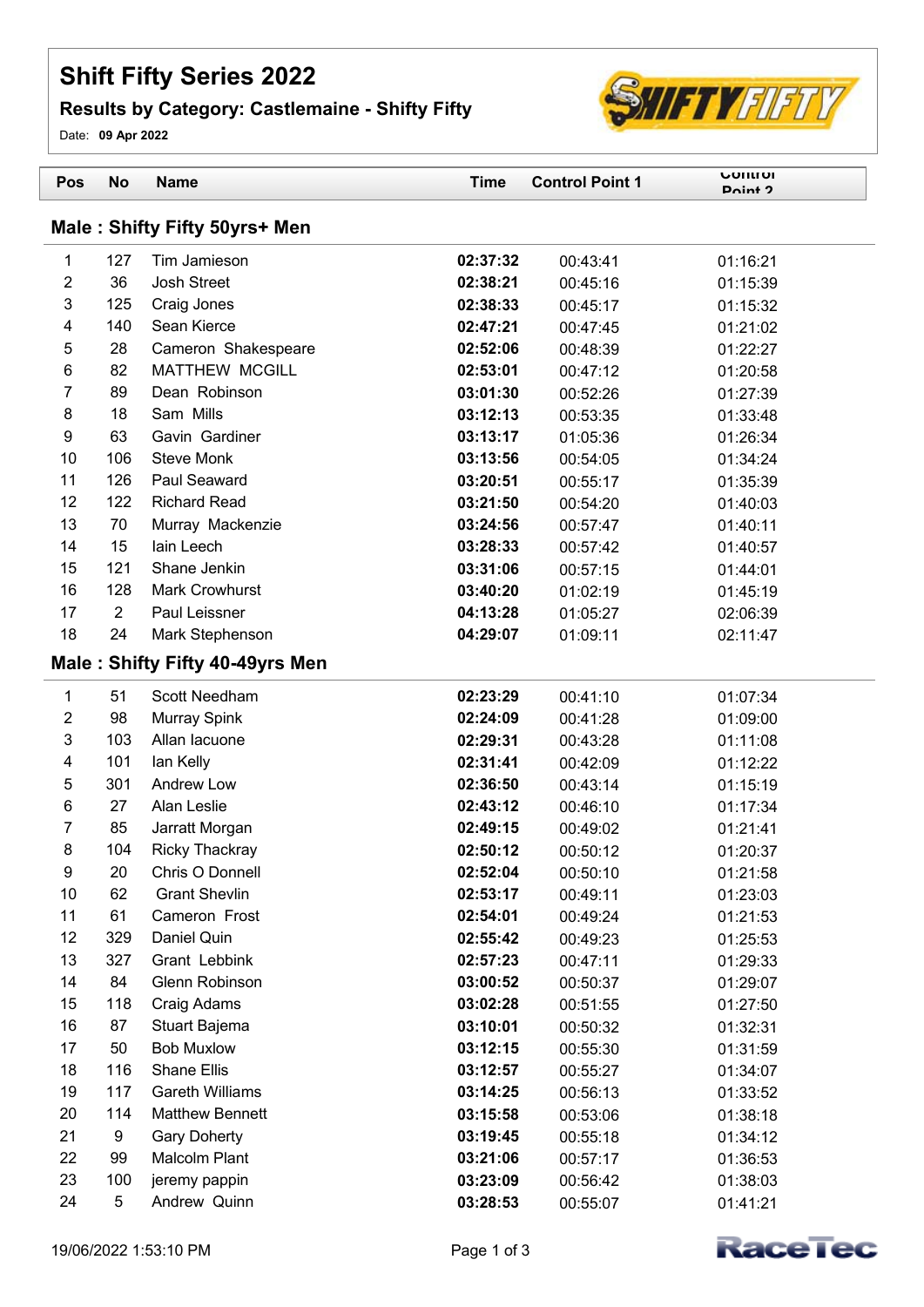| Pos              | <b>No</b>      | <b>Name</b>                                | <b>Time</b>          | <b>Control Point 1</b> | <b>UUIILIUI</b><br>Doint ? |
|------------------|----------------|--------------------------------------------|----------------------|------------------------|----------------------------|
| 25               | 102            | Tim Fouhy                                  | 03:37:18             | 01:00:19               | 01:44:54                   |
| 26               | 49             | Scott Inglis                               | 03:53:08             | 01:12:39               | 01:51:02                   |
| 27               | 80             | Jason Veale                                | 03:59:00             | 01:04:52               | 01:56:04                   |
| 28               | 58             | Dylan Kunst                                | 04:04:18             | 01:04:07               | 02:02:09                   |
| 29               | 30             | Kenji Takasaki                             | 04:06:31             | 00:56:10               | 02:09:50                   |
| 30               | 328            | Hamish Molloy                              | 04:10:05             | 01:16:45               | 01:58:03                   |
|                  |                | <b>Female: Shifty Fifty 40-49yrs Women</b> |                      |                        |                            |
| $\mathbf{1}$     | 69             | Jo Wall                                    | 02:59:30             | 00:51:59               | 01:25:48                   |
| $\overline{2}$   | 120            | <b>Kate Ross</b>                           | 03:32:09             | 00:58:07               | 01:44:12                   |
| 3                | 39             | <b>BOBBIE PAPPIN</b>                       | 03:48:55             | 01:03:45               | 01:49:53                   |
| 4                | 32             | Kathryn Morland                            | 03:50:17             | 01:04:22               | 01:52:05                   |
|                  |                | <b>Male: Shifty Fifty E-BIKE Men</b>       |                      |                        |                            |
| $\mathbf{1}$     | 75             | Josh Smetona                               | 02:21:56             | 00:39:30               | 01:03:38                   |
|                  |                | <b>Male: Shifty Fifty Junior Boys</b>      |                      |                        |                            |
| 1                | 132            | Owen Fletcher                              | 02:20:58             | 00:41:12               | 01:07:13                   |
| $\overline{c}$   | 71             | Caelan Shawyer                             | 02:28:51             | 00:41:08               | 01:09:41                   |
| 3                | 45             | Ty Whitford                                | 02:29:20             | 00:42:12               | 01:10:31                   |
|                  |                | <b>Female: Shifty Fifty Junior Girls</b>   |                      |                        |                            |
| 1                | 68             | Ruby Dobson                                | 02:43:57             | 00:46:11               | 01:18:57                   |
|                  |                | <b>Male: Shifty Fifty Open Men</b>         |                      |                        |                            |
| 1                | 135            | <b>Tasman Nankervis</b>                    | 02:15:42             | 00:40:18               | 01:04:24                   |
| 2                | 60             | <b>Riley Corke</b>                         | 02:23:49             | 00:41:08               | 01:08:06                   |
| 3                | $\overline{7}$ | <b>Jack Lamshed</b>                        | 02:25:46             | 00:41:08               | 01:09:40                   |
| 4                | 325            | Isaac Fletcher                             | 02:33:30             | 00:42:03               | 01:10:23                   |
| 5                | 76             | Sam Chancellor                             | 02:35:10             | 00:41:53               | 01:15:08                   |
| 6                | 95             | David Williams                             | 02:37:32             | 00:43:42               | 01:16:20                   |
| 7                | 133            | <b>Bert Henkel</b>                         | 02:38:20             | 00:45:09               | 01:15:36                   |
| 8                | 73             | Harry Bebbington                           | 02:39:47             | 00:55:28               | 01:11:15                   |
| $\boldsymbol{9}$ | 64             | John Griffiths                             | 02:40:14             | 00:46:52               | 01:15:27                   |
| 10               | 111            | <b>Russell Nankervis</b>                   | 02:41:56             | 00:45:14               | 01:17:42                   |
| 11               | 107            | Yianni Doumas                              | 02:42:43             | 00:45:21               | 01:18:59                   |
| 12               | 66             | Paul Gerloff                               | 02:43:40             | 00:47:47               | 01:18:32                   |
| 13               | 92             | Alex Coleman                               | 02:46:56             | 00:47:08               | 01:21:01                   |
| 14               | 38             | <b>Brenton Kaitler</b>                     | 02:49:11             | 00:48:16               | 01:22:15                   |
| 15<br>16         | 42<br>96       | Lachy Warren                               | 02:49:15             | 00:43:26               | 01:20:58                   |
| 17               | 110            | Craig Coxhell<br>Jarrod Pyke               | 02:51:36<br>02:52:19 | 00:47:51               | 01:22:56                   |
| 18               | 143            | Lachie Dillon                              | 02:53:18             | 00:47:44<br>00:52:11   | 01:22:58<br>01:22:24       |
| 19               | 72             | Sean Milligan                              | 02:57:15             | 00:51:45               | 01:24:18                   |
| 20               | 134            | <b>Murray Stephens</b>                     | 03:03:18             | 00:49:10               | 01:31:44                   |
| 21               | 8              | Dean Cowling                               | 03:04:40             | 00:50:32               | 01:29:43                   |
| 22               | 77             | Connor Scholz                              | 03:12:38             | 00:52:09               | 01:31:31                   |
| 23               | 22             | Ryan Blakis                                | 03:12:56             | 00:56:41               | 01:28:22                   |
| 24               | 108            | Robert Heideman                            | 03:12:56             | 00:52:06               | 01:35:06                   |
| 25               | 305            | lan Lahteenmaa                             | 03:20:27             | 00:55:29               | 01:36:39                   |
| 26               | 142            | Callan Ridge                               | 03:25:18             | 00:53:35               | 01:37:39                   |

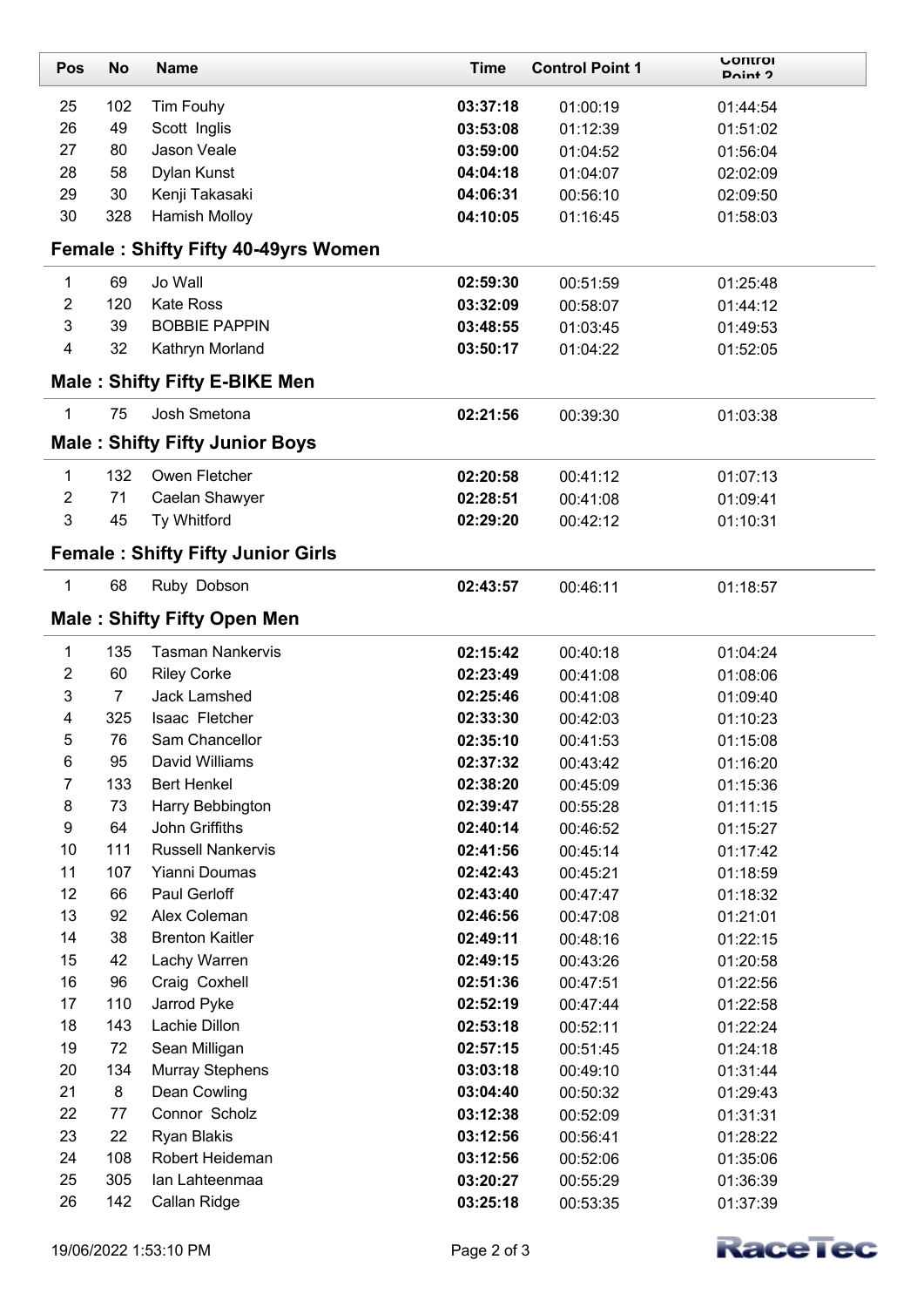| <b>Pos</b> | <b>No</b> | <b>Name</b>                            | Time     | <b>Control Point 1</b> | <b>UUIILIUI</b><br>Doint ? |
|------------|-----------|----------------------------------------|----------|------------------------|----------------------------|
| 27         | 78        | <b>Andrew Gale</b>                     | 03:26:21 | 00:54:52               | 01:42:27                   |
| 28         | 109       | Peter Pezzimenti                       | 03:32:13 | 00:58:28               | 01:43:22                   |
| 29         | 306       | Josh Moulton                           | 03:38:07 | 00:58:34               | 01:48:14                   |
| 30         | 17        | Patrick Leech                          | 03:43:02 | 00:56:37               | 01:50:42                   |
| 31         | 3         | Paul Van der wal                       | 03:44:43 | 01:00:29               | 01:50:05                   |
| 32         | 67        | Joel Kemp                              | 04:00:05 | 00:59:56               | 02:02:09                   |
| 33         | 31        | Magnus Cochrane                        | 04:06:10 | 00:57:20               | 02:08:48                   |
| 34         | 1         | <b>Brendan Bourke</b>                  | 04:06:30 | 00:58:55               | 02:07:10                   |
|            |           | <b>Female: Shifty Fifty Open Women</b> |          |                        |                            |
| 1          | 144       | <b>Hailey Mason</b>                    | 03:05:04 | 00:52:52               | 01:26:41                   |
| 2          | 4         | Melissa Mackenzie                      | 03:13:27 | 00:53:43               | 01:34:18                   |
| 3          | 137       | Kathryn Visser                         | 03:19:40 | 00:54:53               | 01:39:05                   |
| 4          | 139       | Anna Hill                              | 03:45:26 | 01:10:43               | 01:43:30                   |
| 5          | 314       | Emma Heaney                            | 04:11:29 | 01:02:49               | 02:08:33                   |
| 6          | 138       | Taryn Neal                             | 04:24:57 | 01:12:34               | 02:08:46                   |

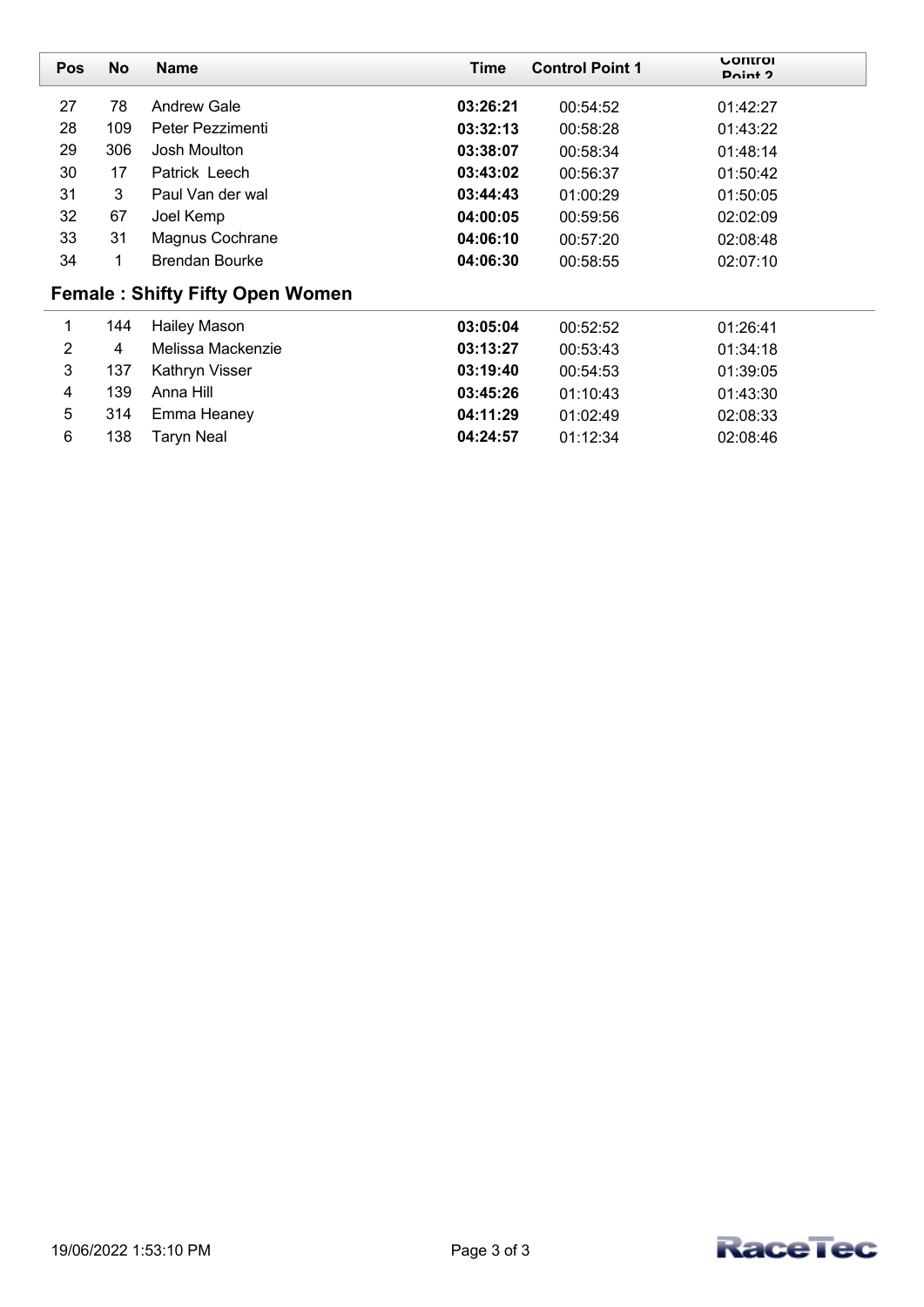## **Shift Fifty Series 2022**

## **Results by Category: Castlemaine - Shifty Shorty**

Date: **09 Apr 2022**



| Pos                                 | No         | <b>Name</b>                      | <b>Time</b>          | <b>Control Point 1</b> | <b>UONTOI</b><br>Doint ? |  |
|-------------------------------------|------------|----------------------------------|----------------------|------------------------|--------------------------|--|
| <b>Male: Shifty Shorty Open Men</b> |            |                                  |                      |                        |                          |  |
| 1                                   | 94         | Joel Green                       | 01:15:47             | 00:39:52               |                          |  |
| $\overline{2}$                      | 93         | Nikolas Doumas                   | 01:16:10             | 00:44:49               |                          |  |
| 3                                   | 86         | Alex Holden                      | 01:16:33             | 00:41:17               |                          |  |
| 4                                   | 318        | harry nankervis                  | 01:16:49             | 00:39:48               |                          |  |
| 5                                   | 19         | <b>Trevor Daly</b>               | 01:21:34             | 00:45:12               |                          |  |
| 6                                   | 124        | paul southey                     | 01:24:34             | 00:46:16               |                          |  |
| 7                                   | 65         | <b>Chris Weatheritt</b>          | 01:29:37             | 00:45:19               |                          |  |
| 8                                   | 324        | Nathan Oman                      | 01:30:25             | 00:50:40               |                          |  |
| 9                                   | 47         | Simon Gray                       | 01:34:04             | 00:50:08               |                          |  |
| 10                                  | 315        | James Hughes                     | 01:34:57             | 00:51:23               |                          |  |
| 11                                  | 228        | Tim Slingsby                     | 01:35:23             | 00:53:28               |                          |  |
| 12                                  | 90         | <b>Tim Neal</b>                  | 01:37:10             | 00:51:43               |                          |  |
| 13                                  | 234        | Gary Norman                      | 01:38:05             | 00:48:40               |                          |  |
| 14                                  | 35         | Mat Janes                        | 01:38:18             | 00:53:03               |                          |  |
| 15                                  | 203        | Darryl Stead                     | 01:39:00             | 00:54:42               |                          |  |
| 16                                  | 231        | Adrian Williams                  | 01:39:06             | 00:54:47               |                          |  |
| 17                                  | 43         | <b>DArcy Buck</b>                | 01:39:15             | 00:56:15               |                          |  |
| 18<br>19                            | 326<br>214 | Michael Lacy<br>Brett Domaschenz | 01:40:11<br>01:40:53 | 00:55:16               |                          |  |
| 20                                  | 25         | Rohan Hollis                     | 01:41:13             | 00:58:22<br>00:56:14   |                          |  |
| 21                                  | 241        | Simon Blyth                      | 01:41:51             | 00:55:13               |                          |  |
| 22                                  | 13         | Syahrial Syahrial                | 01:43:46             | 00:55:21               |                          |  |
| 23                                  | 307        | Jason Rooney                     | 01:43:55             | 00:55:23               |                          |  |
| 24                                  | 240        | Stefan Wright                    | 01:44:19             | 00:57:19               |                          |  |
| 25                                  | 34         | Cam Dobson                       | 01:44:52             | 01:00:01               |                          |  |
| 26                                  | 226        | Lane Koski                       | 01:44:53             | 00:56:54               |                          |  |
| 27                                  | 230        | Cullen Hodge                     | 01:51:45             | 01:00:03               |                          |  |
| 28                                  | 136        | Nathan Keatch                    | 01:54:55             | 01:02:46               |                          |  |
| 29                                  | 14         | <b>Bill Vandendool</b>           | 01:56:41             | 01:02:14               |                          |  |
| 30                                  | 304        | Paul Oman                        | 01:56:58             | 01:03:24               |                          |  |
| 31                                  | 313        | Ash Butler                       | 01:59:50             | 01:05:53               |                          |  |
| 32                                  | 236        | Tim Johns                        | 02:00:20             | 01:04:25               |                          |  |
| 33                                  | 303        | Vasko Vukcevic                   | 02:01:04             | 01:06:07               |                          |  |
| 34                                  | 232        | Daniel Banfai                    | 02:01:51             | 01:06:20               |                          |  |
| 35                                  | 55         | Samuel Krajnik                   | 02:03:54             | 00:41:54               |                          |  |
| 36                                  | 323        | <b>Warwick McWaters</b>          | 02:04:30             | 01:03:08               |                          |  |
| 37                                  | 211        | Jason Gaffee                     | 02:04:51             | 01:08:43               |                          |  |
| 38                                  | 113        | Roger Perryman                   | 02:05:45             | 00:55:43               |                          |  |
| 39                                  | 233        | Michael Gibson                   | 02:06:19             | 01:09:06               |                          |  |
| 40                                  | 29         | Greg Brack                       | 02:06:31             | 01:06:59               |                          |  |
| 41                                  | 220        | Chris McCarthy                   | 02:07:56             | 01:11:47               |                          |  |
| 42                                  | 319        | Stefano Prosdocimi               | 02:08:05             | 01:05:33               |                          |  |
| 43                                  | 215        | Daryl Domaschenz                 | 02:08:47             | 01:10:06               |                          |  |
| 44                                  | 300        | <b>Stuart Darling</b>            | 02:15:25             | 01:22:20               |                          |  |

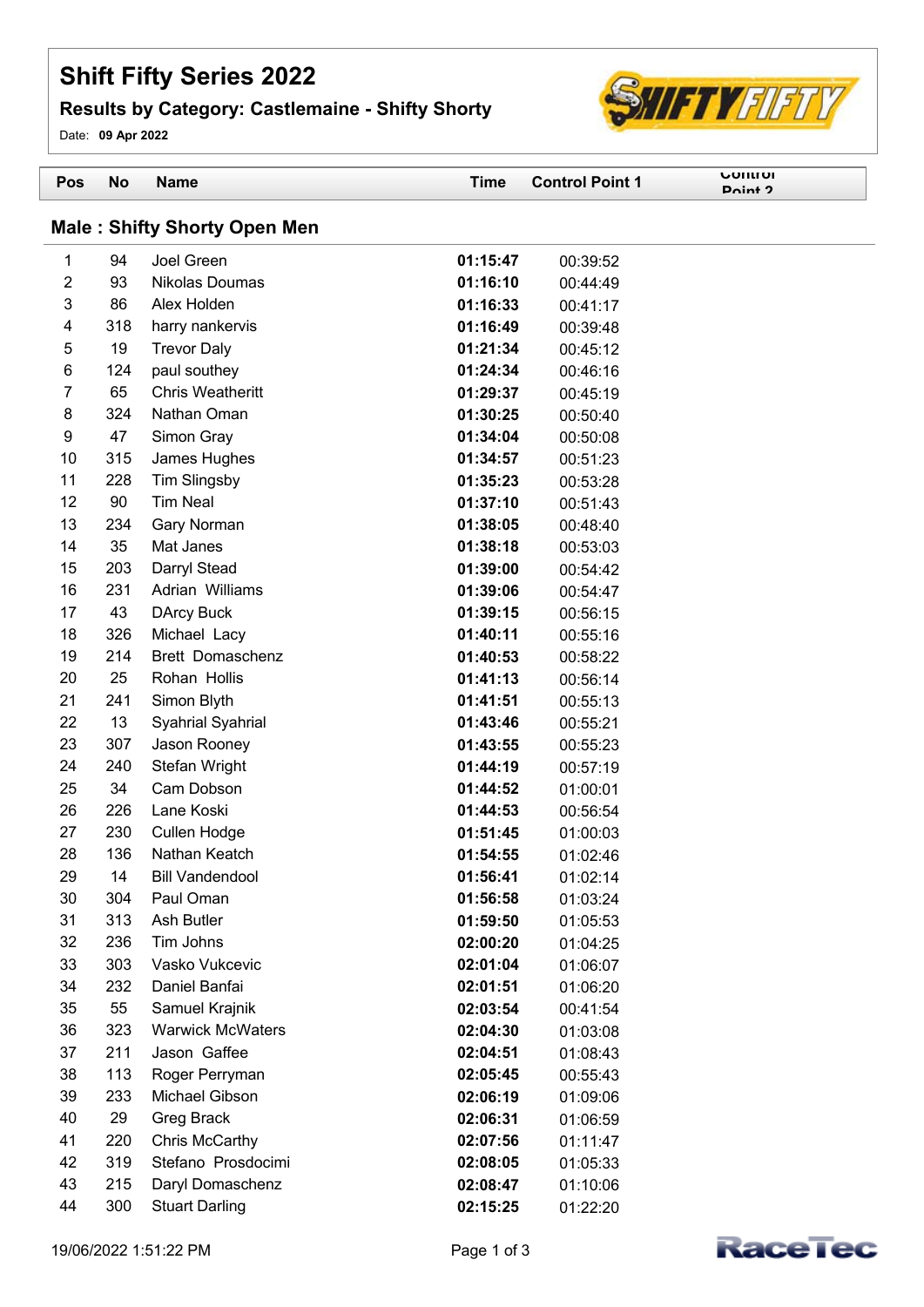| Pos                 | No                                          | <b>Name</b>                             | <b>Time</b> | <b>Control Point 1</b> | <b>UUIILIUI</b><br>Doint ? |  |
|---------------------|---------------------------------------------|-----------------------------------------|-------------|------------------------|----------------------------|--|
| 45                  | 235                                         | <b>Bryce Robinson</b>                   | 02:15:55    | 01:03:54               |                            |  |
| 46                  | 227                                         | Zachary Couyant                         | 02:15:56    | 01:10:18               |                            |  |
| 47                  | 320                                         | Miller Keith                            | 02:16:18    | 01:11:49               |                            |  |
| 48                  | 212                                         | Michael Harper                          | 02:16:40    | 01:11:16               |                            |  |
| 49                  | 88                                          | Nicholas Lloyd-Shrimpton                | 02:17:43    | 01:13:00               |                            |  |
| 50                  | 321                                         | Troy Keith                              | 02:17:55    | 01:13:18               |                            |  |
| 51                  | 245                                         | Jeffrey Fenech                          | 02:18:17    | 01:13:18               |                            |  |
| 52                  | 57                                          | Enrico Vicariotto                       | 02:18:47    | 01:09:21               |                            |  |
| 53                  | 308                                         | <b>Ashley Peeler</b>                    | 02:18:55    | 01:15:38               |                            |  |
| 54                  | 311                                         | Simon Cusinato                          | 02:19:36    | 00:57:31               |                            |  |
| 55                  | 201                                         | Damien Watson                           | 02:20:55    | 01:16:41               |                            |  |
| 56                  | 40                                          | Darren Pollard                          | 02:21:53    | 00:59:59               |                            |  |
| 57                  | 81                                          | Stephen Wilkin                          | 02:22:11    | 01:31:42               |                            |  |
| 58                  | 208                                         | Phil Krajewski                          | 02:34:03    | 01:19:21               |                            |  |
| 59                  | 10                                          | Mike Vieusseux                          | 02:42:23    | 01:26:31               |                            |  |
| 60                  | 52                                          | Warren Blyth                            | 02:46:10    | 01:27:29               |                            |  |
| 61                  | 202                                         | Dougall McBurnie                        | 02:53:39    | 01:31:46               |                            |  |
| 62                  | 11                                          | Jason May                               | 02:58:54    | 01:42:17               |                            |  |
| 63                  | 119                                         | <b>Ben Apted</b>                        | 03:10:50    | 01:35:41               |                            |  |
|                     |                                             | <b>Female: Shifty Shorty Open Women</b> |             |                        |                            |  |
| 1                   | 97                                          | Jeddah Breman                           | 01:49:30    | 00:53:35               |                            |  |
| $\overline{2}$      | 210                                         | Lizzie Gray                             | 01:49:48    | 00:59:45               |                            |  |
| $\mathfrak{S}$      | 16                                          | Carolyn Jackson                         | 01:53:28    | 01:01:20               |                            |  |
| 4                   | 243                                         | Lucy Read                               | 01:54:10    | 01:00:40               |                            |  |
| 5                   | 112                                         | Natalya Garden                          | 01:54:23    | 01:04:05               |                            |  |
| 6                   | 218                                         | Mandy Chilcott                          | 01:57:54    | 01:05:04               |                            |  |
| $\overline{7}$      | 317                                         | <b>Fiona Mathews</b>                    | 02:02:22    | 01:16:09               |                            |  |
| 8                   | 21                                          | Justine Leahy                           | 02:03:24    | 00:54:20               |                            |  |
| 9                   | 222                                         | Leanne Williams                         | 02:03:57    | 01:07:29               |                            |  |
| 10                  | 216                                         | <b>Kate Freston</b>                     | 02:12:17    | 01:09:14               |                            |  |
| 11                  | 312                                         | Lisa Walshe                             | 02:13:58    | 01:11:22               |                            |  |
| 12                  | 242                                         | Jayne Robinson                          | 02:15:52    | 01:14:22               |                            |  |
| 13                  | 221                                         | Natalia Kuti                            | 02:23:07    | 01:15:45               |                            |  |
| 14                  | 316                                         | Cynthia von Brandenstein                | 02:25:55    | 01:16:24               |                            |  |
| 15                  | 130                                         | Virginia Crowhurst                      | 02:31:56    | 01:18:41               |                            |  |
| 16                  | 129                                         | Sarah Woollard                          | 02:34:00    | 01:23:37               |                            |  |
| 17                  | 59                                          | margaret oconnor                        | 02:50:30    | 01:30:29               |                            |  |
| 18<br>19            | 205<br>237                                  | Lindsay Guy<br>Miranda Coombs           | 02:51:09    | 01:27:32               |                            |  |
|                     |                                             |                                         | 03:07:56    | 01:30:05               |                            |  |
|                     |                                             | <b>Male: Shifty Shorty Under 15 Men</b> |             |                        |                            |  |
| 1                   | 224                                         | Max Mccarthy                            | 01:36:02    | 00:54:22               |                            |  |
| 2                   | 213                                         | Daniel Nixon                            | 01:36:22    | 00:54:32               |                            |  |
| 3                   | 209                                         | Max Gale                                | 01:44:58    | 00:56:07               |                            |  |
| 4                   | 206                                         | Angus Melville                          | 01:58:49    | 01:09:47               |                            |  |
| 5                   | 217                                         | Mitch Frost                             | 02:09:07    | 01:06:46               |                            |  |
| 6<br>$\overline{7}$ | 200<br>244                                  | <b>Thomas Gordon</b>                    | 02:33:51    | 01:23:08               |                            |  |
|                     |                                             | <b>Henry Apted</b>                      | 03:10:46    | 01:35:23               |                            |  |
|                     | <b>Female: Shifty Shorty Under 15 Women</b> |                                         |             |                        |                            |  |

 $\overline{\phantom{0}}$